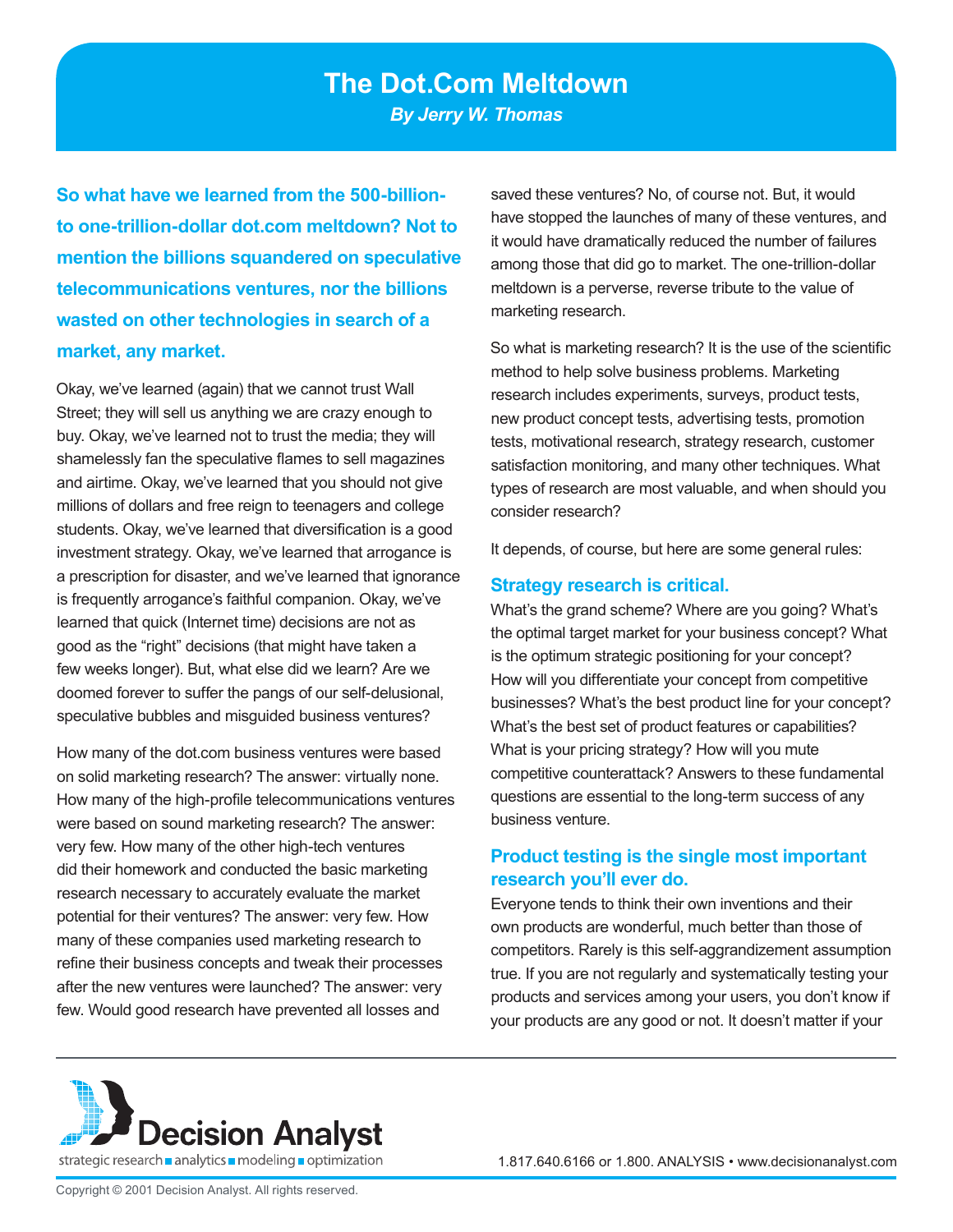products appeal to you or your wife. What's important is how they appeal to your customers.

# **It doesn't matter if your cell phone is a delight to your engineers.**

What matters is how the average woman on the street interacts with your phone. Most of the time your customers will not tell you that your products are inferior. People are too polite, too concerned about hurting your feelings. When you develop new products, test them among potential users to make sure they are good. You can even use product testing as a technique to monitor the quality of your products over time, and track the threat posed by competitive products. Product testing among your target audience is a never-ending quest for continuous improvement. This is how the great companies do it.

## **Advertising pretesting is extremely important.**

Much media advertising is wasted because the advertising is simply not effective. Advertising directors, marketing directors, and advertising agencies tend to fall in love with their creative "offspring," and are very resistant to subjecting their "delicate art" to the crucible of consumer opinion. This is one of the greatest mistakes high-technology companies make: the failure to test their advertising. At the peak of the dot.com craziness, advertising agencies were standing in line to help the dot.com startups increase their "burn rate" with high-profile (Super Bowl) advertising of dubious merit. Advertising is simply too important to trust creative decisions to one's advertising agency or to the penchants of a few executives. The only reliable jury is the consumers who make up the target audience for your product.

## **Operations research is a very important type of research within all businesses, and I don't mean "operations research" in the classical sense (which can be important, too), but research that evaluates and improves service levels and service processes, as perceived by your customers.**

What are key elements of perceived "service"? How can perceived service be improved? How can you recruit better employees? How can you retain your best employees? How should your employees treat your customers? These and similar questions can all be answered by "marketing research" methods. Operations are absolutely critical to

success in most companies, especially if a company's services are intertwined with the product itself—as is often the case with high-tech companies. A great product accompanied by poor support delivered by surly employees does not a brand franchise build.

### **Sales analysis.**

Not one in a hundred companies does a good job of analyzing its own sales data. What is per capita consumption of your product by state or by country? What are your sales by channel of distribution, by state? What are the trends in your sales over the past three years, by channel of distribution? Who's buying your product, and who is not? What economic indices tend to correlate to your sales data? Can you identify "leading indicators" among the published economic indices that might help you anticipate business conditions in your industry? Sales research is relatively inexpensive and extremely valuable. It's a pity that more sales research is not done.

**And there are many other types of research that might be valuable**, depending upon your company's needs, such as awareness and attitude surveys, brand image surveys, advertising tracking, promotion testing, media-mix evaluation, new products research, marketing optimization research, customer loyalty evaluation, and so on.

When should you do marketing research? Research should have a purpose, a reason. Do research to help you make decisions. Do research when you can't afford to be wrong. Do research when the risks are great. Do research when the opportunities are big. Do research when you must convince your management or your employees. Do research, however, only when benefits exceed the costs of research. Don't spend \$20,000 researching a \$10,000 decision.

For whatever reason, let's assume you've decided your company might benefit from some marketing research. How do you go about choosing a research company? You might start the process by calling companies in your area that do a lot of marketing research (large packaged-goods companies, advertising agencies) and ask for recommendations. Call others in your industry for suggestions. Then, talk to the candidate companies to